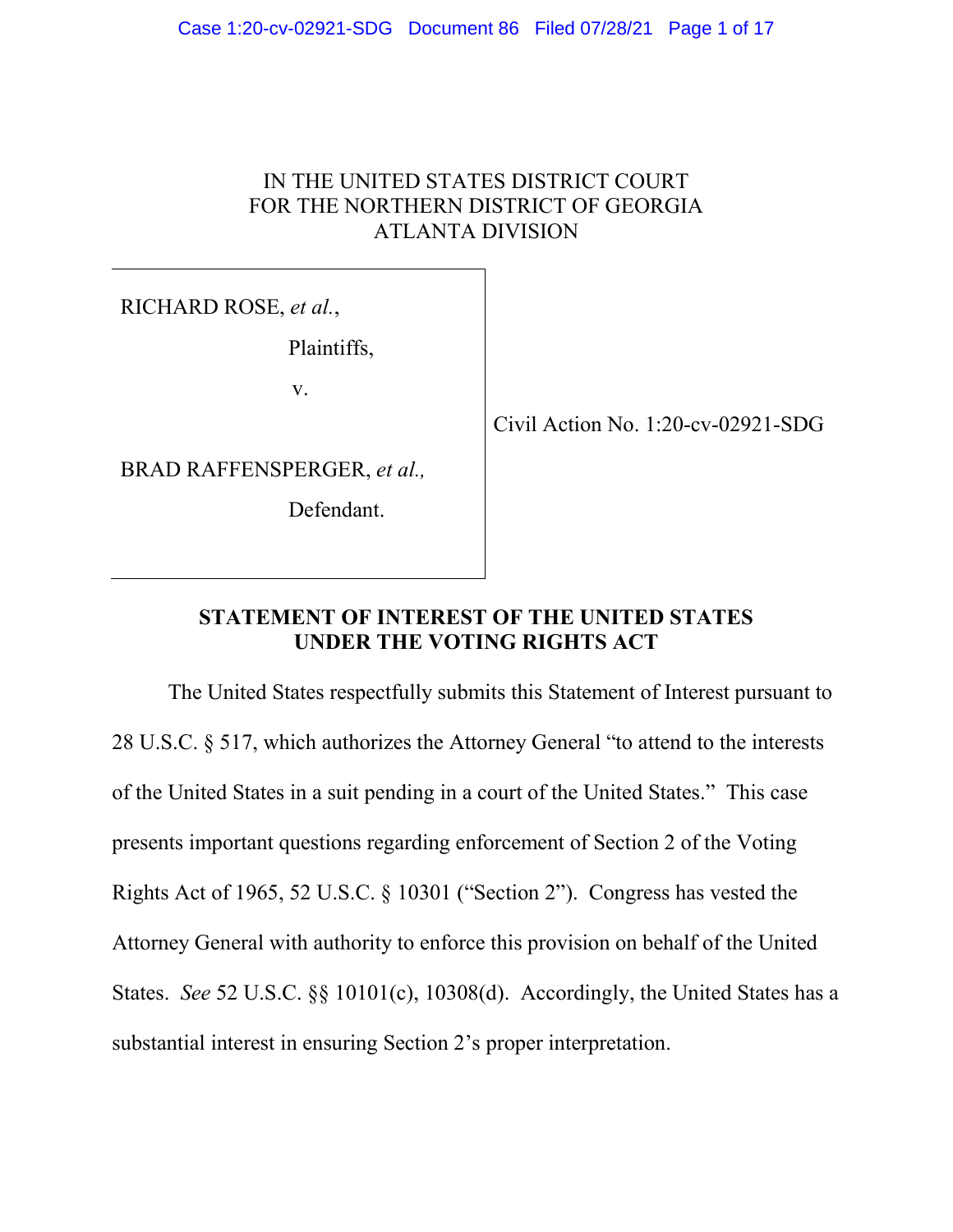The Plaintiffs' complaint alleges that the at-large method of electing the members of Georgia's Public Service Commission dilutes black voting strength in violation of Section 2. Compl. ¶¶ 1, 36, ECF No. 1. On July 9, 2021, Plaintiffs filed a motion for partial summary judgment arguing, among other things, that they are entitled to summary judgment as to several of Defendant's affirmative defenses. Pls.' Second Mot. Partial Summ. J. 1, ECF. No. 79 ("Pls.' Second Mot."). On that same day, the Defendant, Georgia Secretary of State Brad Raffensperger, filed a motion arguing that he is entitled to summary judgment as a matter of law on Plaintiffs' sole claim under Section 2. Secretary of State's Mot. Summ. J. 1, ECF No. 80.

The United States files this limited Statement of Interest to address two specific arguments the Defendant makes which are central to this case and that incorrectly interpret Section 2—namely, that a plaintiff cannot assert a votedilution injury based on a statewide electoral scheme and that remedying the alleged injury through the use of single-member districts would be unworkable in this context. The United States does not address any other issue pending before this Court.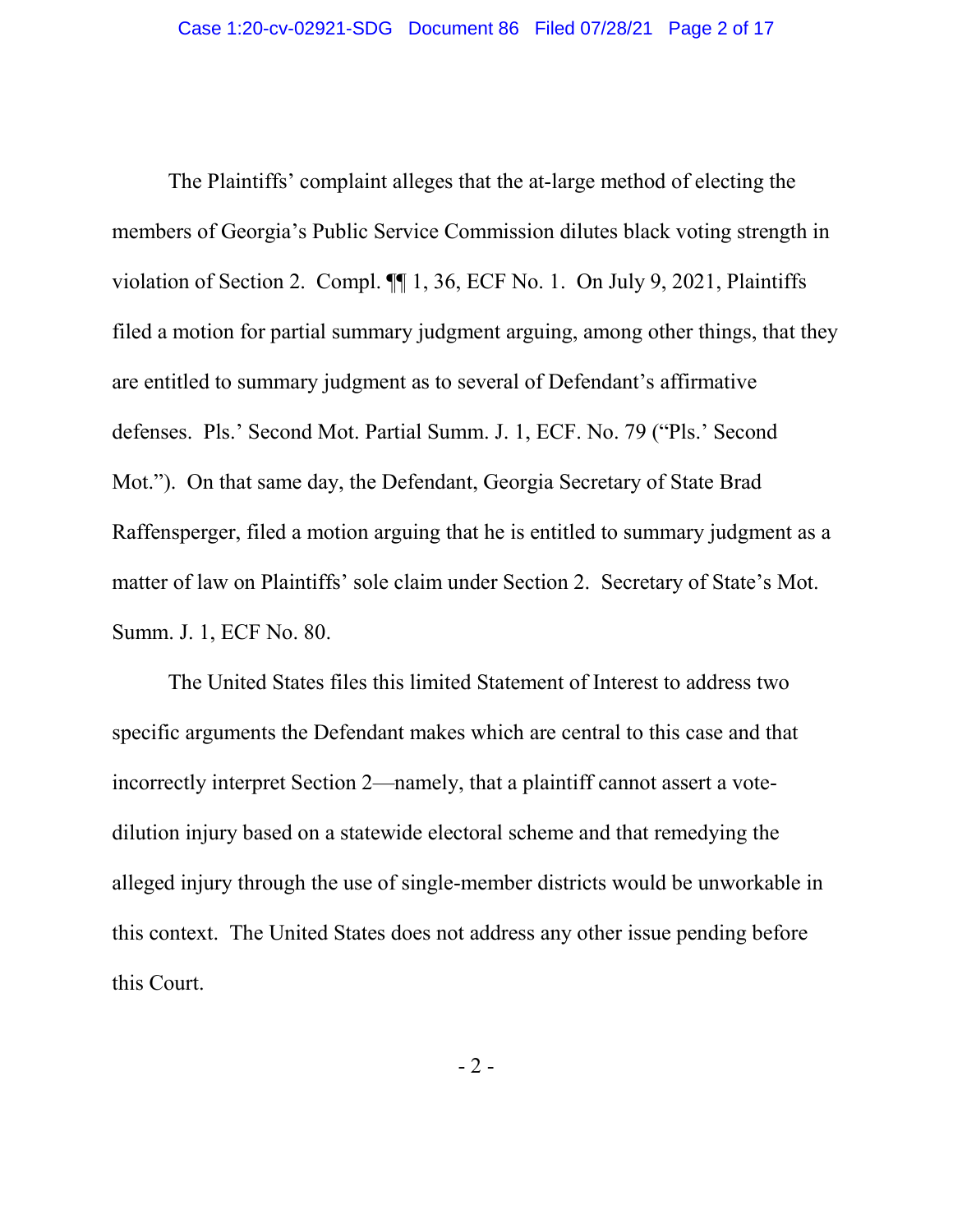#### **I. BACKGROUND**

The government body at issue in this litigation is the Georgia Public Service Commission. Compl. ¶ 1. The Georgia Constitution establishes the Commission, providing that it "shall consist of five members who shall be elected by the people." Ga. Const. art. IV, § I, para. 1(a). The Georgia Constitution specifies that the Commission's members serve for terms of six years and that the "manner and time of election of members of the commission shall be as provided by law." *Id.*, § I, paras. 1(a), 1(c). The implementing statute provides that each member is elected at large, by all Georgia voters, to staggered terms in partisan elections. Ga. Code Ann. § 46-2-1. The provision further mandates that each member must reside in one of five residency districts prescribed by statute. *Id.*

All four of the plaintiffs in this case are African-American registered voters who reside in Fulton County, Georgia. Compl. <sup>¶</sup> 6-9. Georgia's Secretary of State, who is sued in his official capacity, serves as the state's chief election official and is responsible for administering Georgia's elections for members of the Public Service Commission. *See, e.g.*, Ga. Code Ann. §§ 21-2-50, 21-2-154(a), 21-2-132(d)(2), 21-2-499(a), 21-2-502(c).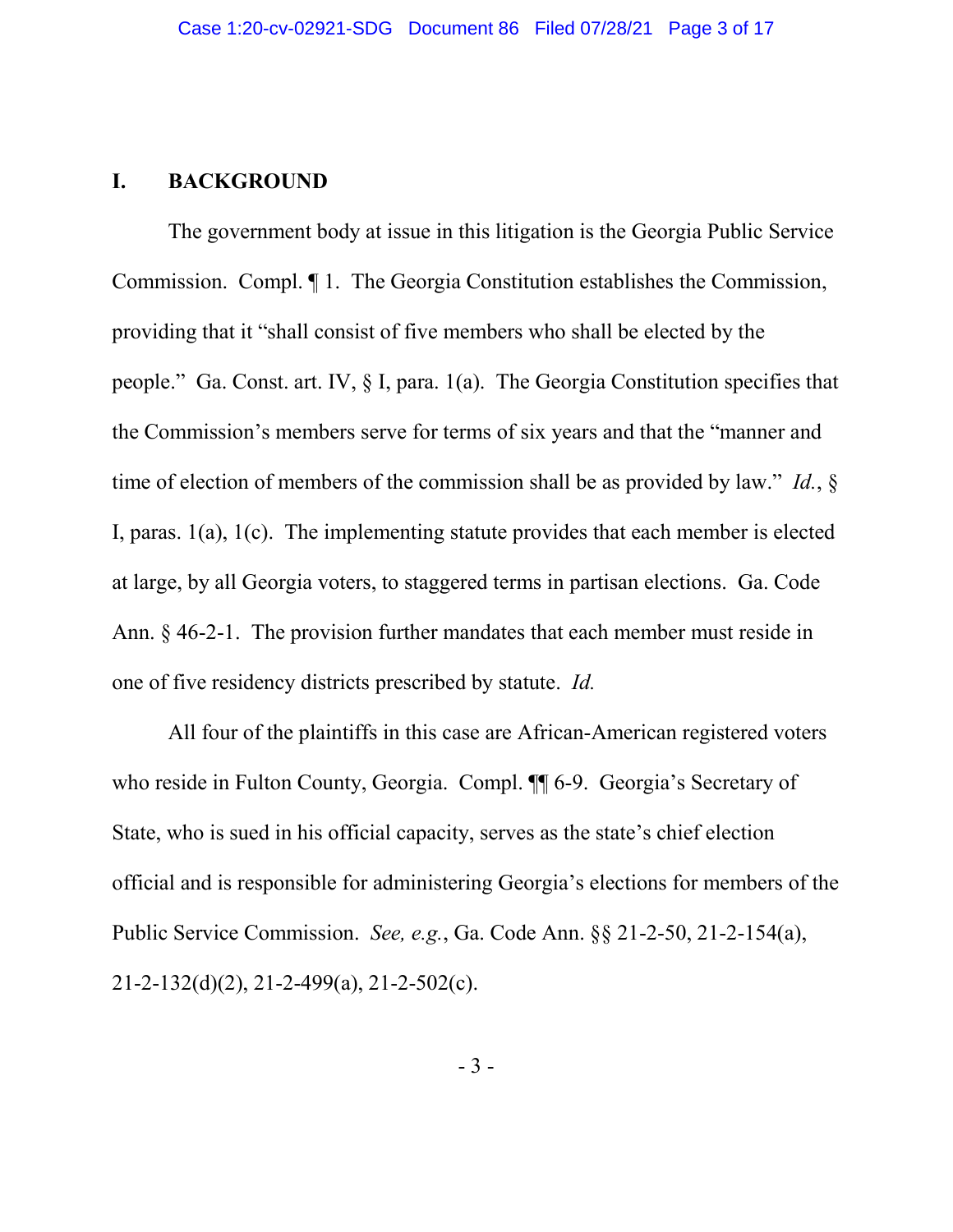#### **II. DISCUSSION**

Although Defendant characterizes Plaintiffs' claim as "new and novel," Br. Supp. Def.'s Mot. Summ. J. 1, ECF. No. 80-1 (Def.'s Br.), at bottom, this case involves a relatively straightforward application of Section 2 of the Voting Rights Act. Four African-American registered voters, all of whom reside in a geographic area with a significant black population, allege that because of the interaction between the electoral system used by the state in which they reside and racial bloc voting, they "have less opportunity than other members of the electorate . . . to elect representatives of their choice," 52 U.S.C. § 10301(b). Specifically, Plaintiffs contend that the at-large method of electing Georgia's Public Service Commission—that is, using a single voting district for all voters in the state to elect all five of the Commission's members—dilutes black voting strength in violation of Section 2. Compl. ¶ 36. In his motion for summary judgment, Defendant argues that Plaintiffs have failed to allege a cognizable injury under the Voting Rights Act because their claim involves a statewide commission, Def.'s Br. at 4-9, and that Plaintiffs have failed to provide the necessary benchmark against which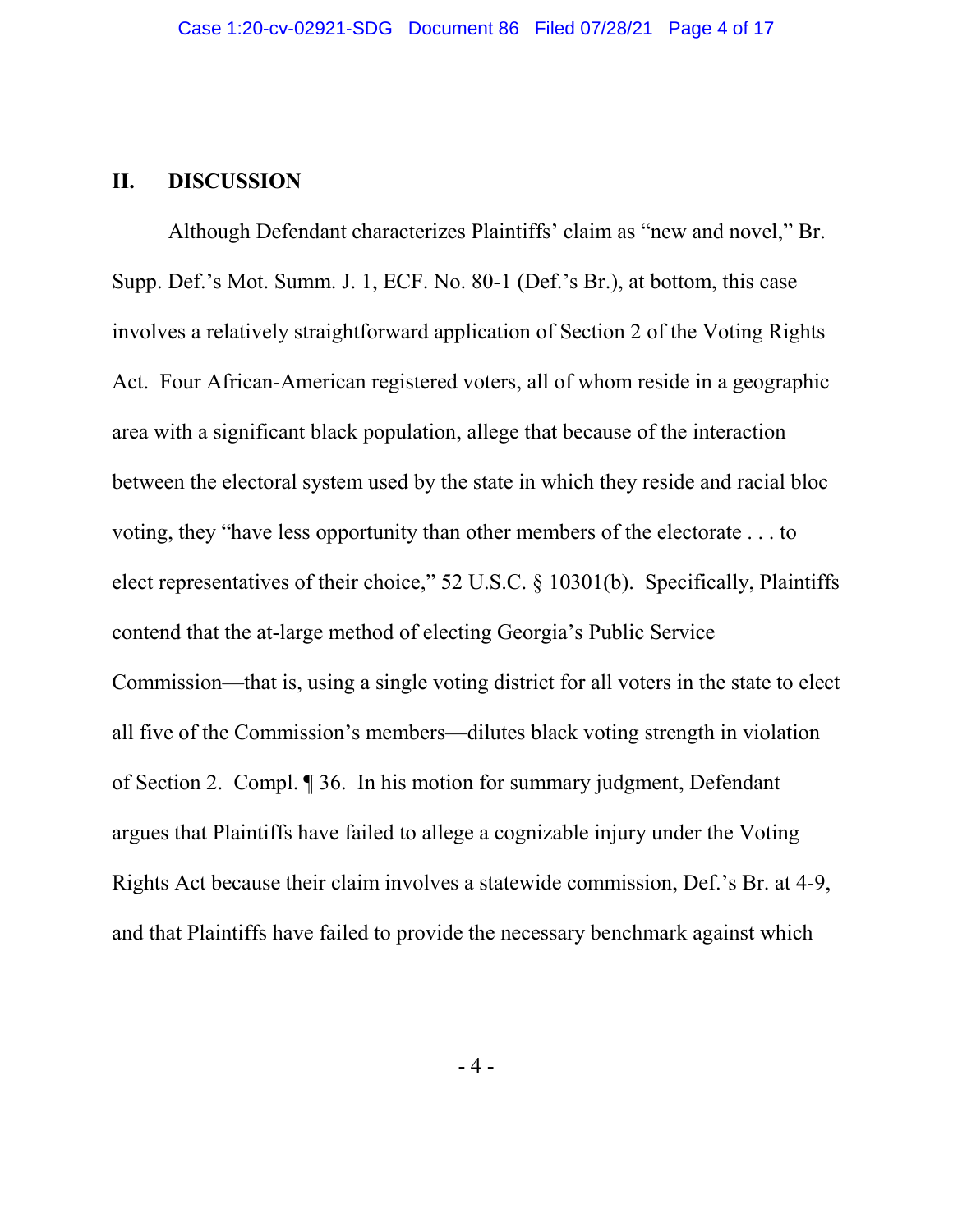any remedy could be evaluated, Def.'s Br. at 18-20. Defendant is wrong on both fronts. $<sup>1</sup>$  $<sup>1</sup>$  $<sup>1</sup>$ </sup>

# **A. Plaintiffs' alleged injury, which stems from their claim of statewide vote dilution, is judicially cognizable.**

Plaintiffs' complaint—that their votes have been diluted as a result of an allegedly discriminatory electoral practice adopted by the jurisdiction in which they vote—is a cognizable injury under Section 2 of the Voting Rights Act. Defendant incorrectly argues that Plaintiffs' alleged injury is not cognizable under Section 2 simply because it involves a statewide election. Def.'s Br. at 7-8; *see also* Secretary of State's Resp. Opp. Pls.' Second Mot. Partial Summ. J. 19, ECF No. 85 ("Def.'s Resp.").

 $\overline{\phantom{a}}$ 

<span id="page-4-0"></span><sup>&</sup>lt;sup>1</sup>Both parties agree that summary judgment regarding the issue of whether partisan politics causes black-preferred candidates to lose is a factual dispute and not appropriate for summary judgment. Pls.' Resp. Opp. Def.'s Mot. Summ. J. 5, ECF No. 84; Secretary of State's Resp. Opp. Pls.' Second Mot. Partial Summ. J. 12-13, ECF No. 85. Therefore, the United States will not discuss the abstract issue of how race and partisanship interact. Whatever the answer to that question, it does not go to whether a plaintiff has met the second and third *Gingles* preconditions. The effect of partisanship is considered in weighing the totality of the circumstances. *See Nipper v. Smith*, 39 F.3d 1494, 1524-25 (11th Cir. 1994) (en banc).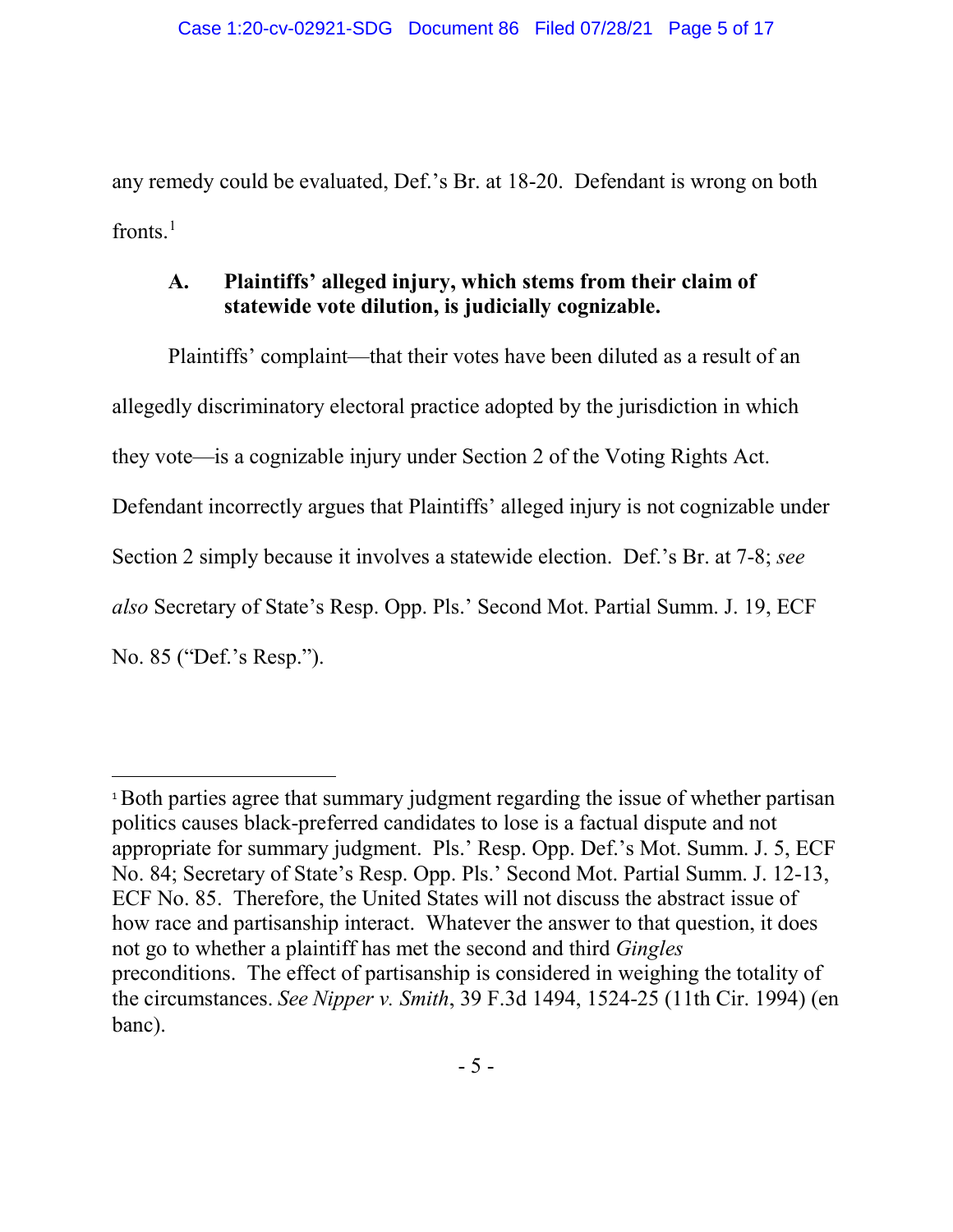The text of Section 2 itself defeats Defendant's argument. Section 2 specifically prohibits "any *State* or political subdivision" from imposing a "voting qualification or prerequisite to voting or standard, practice, or procedure . . . in a manner which results in a denial or abridgment of the right of any citizen of the United States to vote on account of race . . . ." 52 U.S.C. § 10301(a) (emphasis added); *see also id.* § 10301(b) (requiring, to establish a violation, a showing that "the political processes leading to nomination or *election in the State* or political subdivision are not equally open to participation" by minority citizens (emphasis added)). As this Court already has determined, the statute "applies equally to *states* and their political subdivisions." Op. and Order at 41, ECF. No. 36.

Indeed, federal courts routinely have evaluated statewide redistricting claims under Section 2 without any indication that an injury based on a statewide practice is not cognizable under Section 2. *See., e.g.*, *Abbott v. Perez*, \_\_ U.S. at \_\_, 138 S. Ct. 2305, 2330-31 (2018) (reviewing under Section 2's "effects" test a three-judge panel's determination concerning, among other things, the "district lines" Texas used for state legislative plans); *League of United Latin American Citizens v. Perry*, 548 U.S. 399, 425 (2006) ("*LULAC*") ("The question we address is whether [the congressional districting plan adopted by Texas] violates  $\S 2$  of the Voting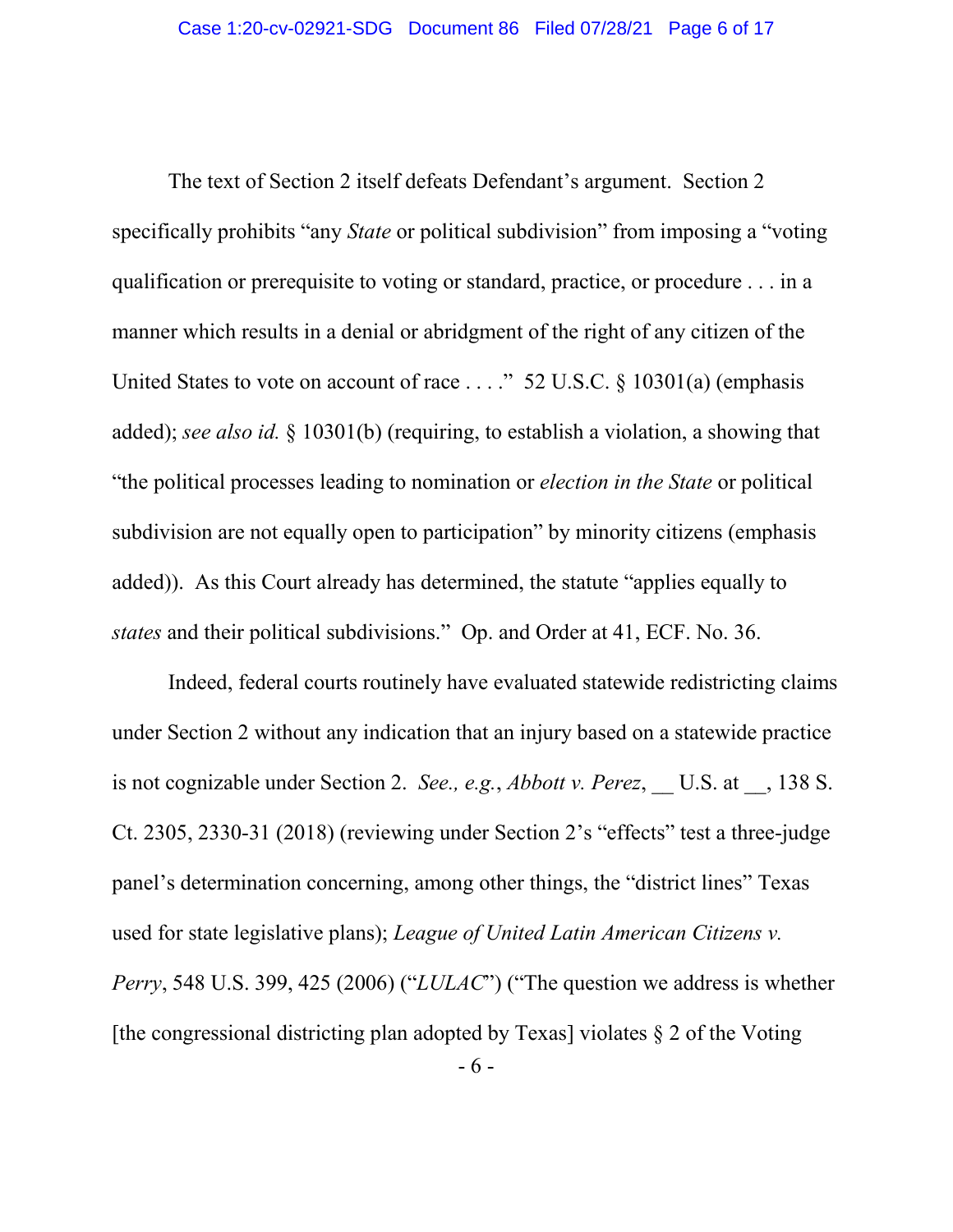Rights Act."). In such redistricting cases, the cognizable injury stemmed from a claim of vote dilution on a statewide basis, with resident minority voters alleging an unequal opportunity to elect their preferred candidates because of a districting scheme the state had adopted. *E.g.*, *LULAC*, 548 U.S. at 437-38 (acknowledging that plaintiffs "alleged statewide vote dilution based on a statewide plan").<sup>[2](#page-6-0)</sup>

The fact that this case involves a single, statewide voting district does not change the analysis. Section 2 carves out no exemption for particular statewide practices or schemes. Nor is there a reason for this Court to do so here. Indeed, Plaintiffs' challenge to a statewide at-large election is conceptually no different from cases involving countywide at-large elections. As Defendant readily admits, "[i]n situations where a county commission is elected at large and minority voters could constitute a majority in a single-member district (and the other required

l

<span id="page-6-0"></span><sup>2</sup> Defendant's reliance on *Jacobson v. Florida Secretary of State*, 974 F.3d 1236, 1247 (11th Cir. 2020), to support his lack-of-injury argument is misplaced. Most notably, that case concerned a partisan challenge to Florida's ballot order statute for general elections under the First and Fourteenth Amendments to the U.S. Constitution, as interpreted in the *Anderson v. Celebrezze*, 460 U.S. 780 (1983), and *Burdick v. Takushi*, 504 U.S. 428 (1992), line of cases. *Jacobson*, 974 F.3d at 1242. It did not, as here, involve a claim of racial vote dilution under Section 2 of the Voting Rights Act.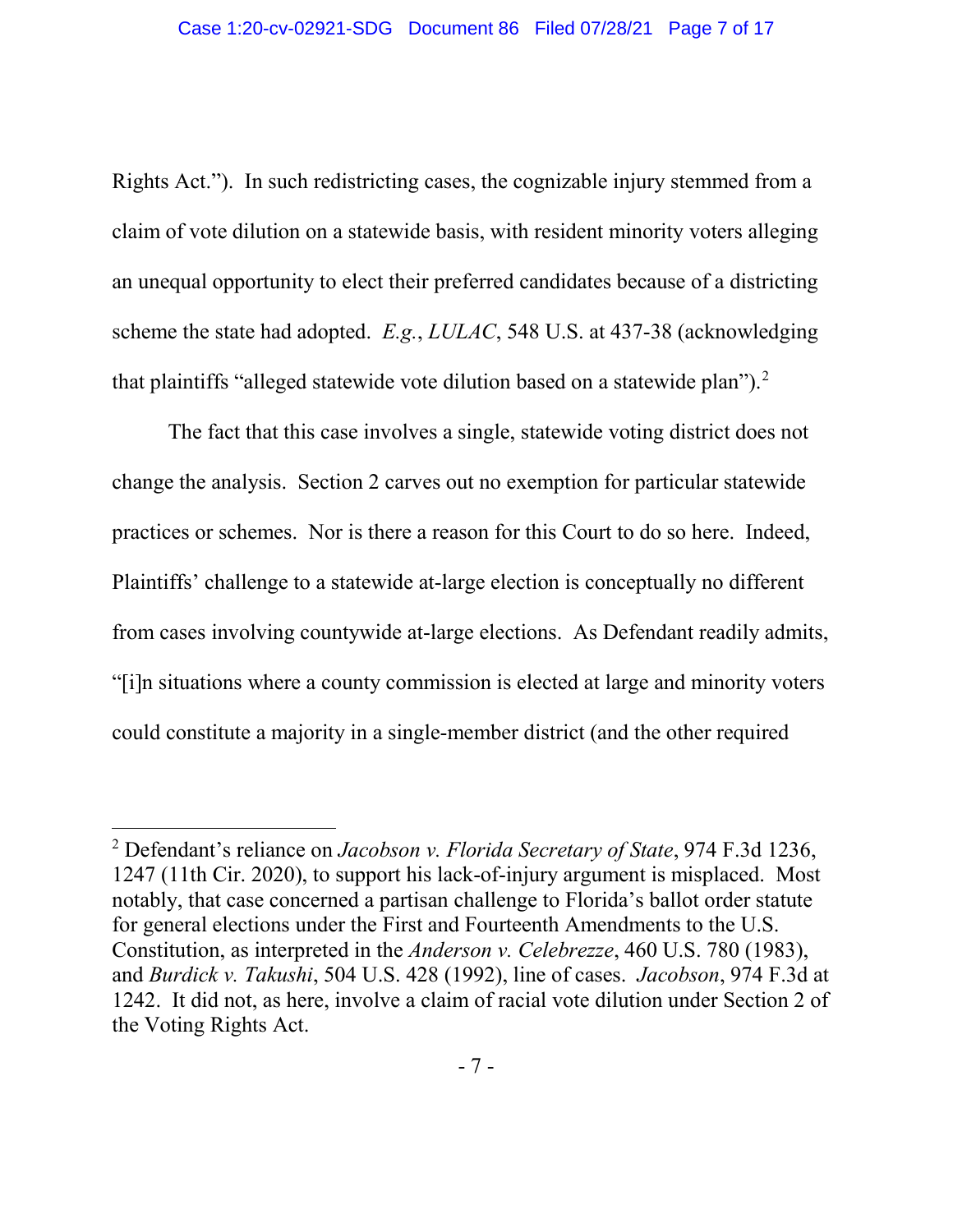factors exist), courts correct this violation of Section 2 of the [Voting Rights Act] by moving from at-large elections to district elections." Def.'s Br. at 6 (citing, as an example, *Wright v. Sumter Cnty. Bd. of Elections & Registrations*, 301 F. Supp. 3d 1297, 1326 (M.D. Ga. 2018)). *See also, e.g., United States v. Charleston Cnty.*, 365 F.3d 341 (4th Cir. 2004); *United States v. Osceola Cnty*, 475 F. Supp. 2d 1220 (M.D. Fla. 2006). So, too, where a state commission is elected at large and minority voters could constitute a majority in a single-member district—and the other required factors exist—a court could remedy that violation of Section 2 of the Voting Rights Act by moving from at-large elections to elections using singlemember voting districts.

Thus, contrary to Defendant's arguments, Plaintiffs have alleged a cognizable injury under Section 2, as required to establish standing. Most importantly, Plaintiffs "reside in the area directly affected by the allegedly illegal voting scheme"—the "essential point" of standing. *Wilson v. Minor*, 220 F.3d 1297, 1303 n.11 (11th Cir. 2000). And "their voting powers plainly are affected by that scheme." *Id.* No more is required for these Plaintiffs to have standing to challenge the at-large scheme. *Cf. Lopez v. Abbott*, 339 F. Supp. 3d 589, 599-600 (S.D. Tex. 2018) (holding that three voters "of Hispanic descent" who resided in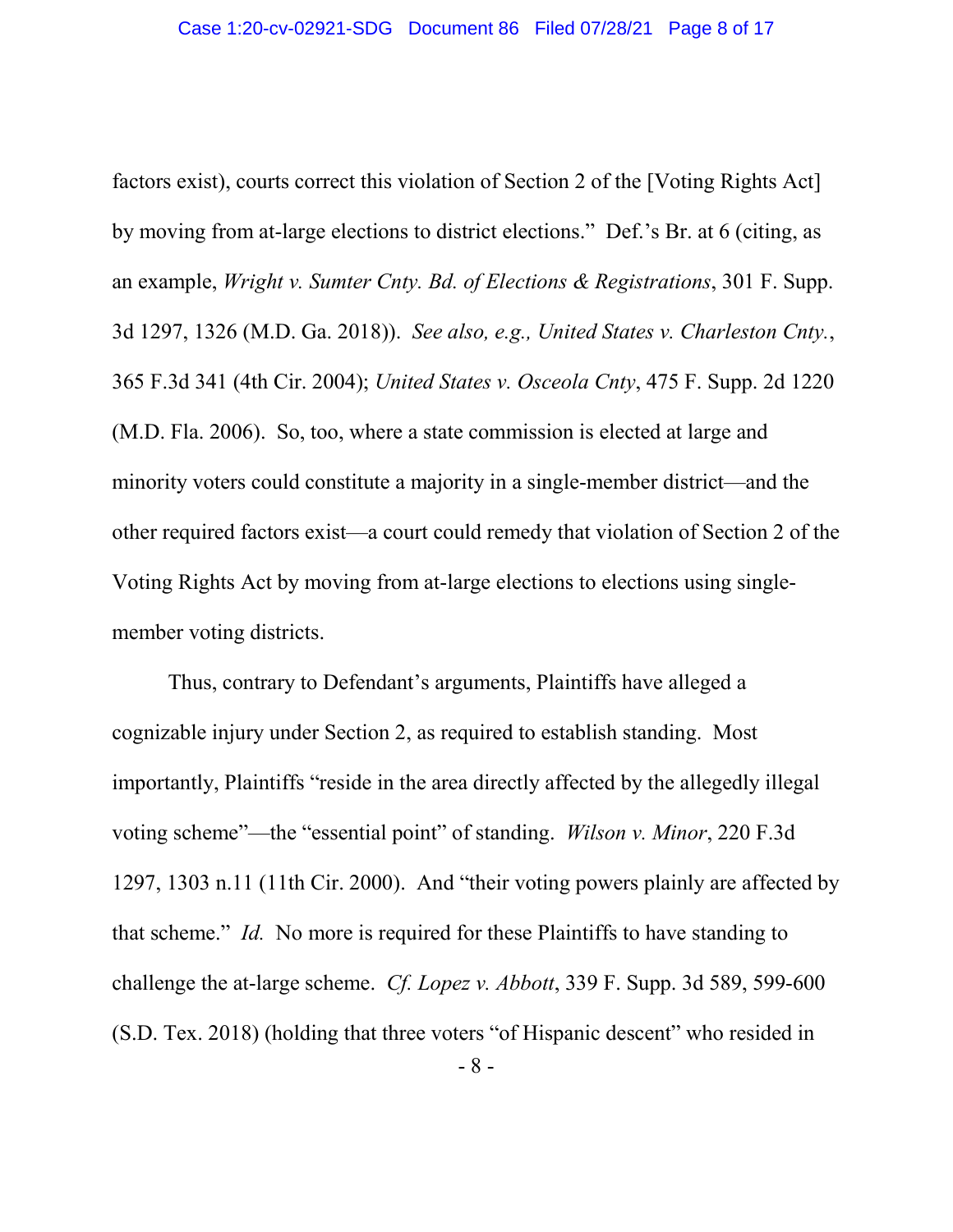parts of Texas included within proposed Hispanic-majority remedial districts had standing to challenge the "statewide, at-large elections of all justices to the Supreme Court of Texas and judges to the Texas Court of Criminal Appeals under Section 2 of the Voting Rights Act").<sup>[3](#page-8-0)</sup>

At base, this case is a traditional Section 2 case to which the traditional Section 2 analysis applies. [4](#page-8-1) Plaintiffs here claim that, in conjunction with white bloc voting, the method of election (at-large) and district lines (a single voting

l

<span id="page-8-0"></span><sup>3</sup> Similarly, in *Alabama State Conf. of the NAACP v. Alabama*, the district court found, and the parties jointly stipulated, that plaintiffs had standing to bring their vote dilution claim against Alabama's at-large method of electing appellate judges. No. 2:16-CV-731-WKW, 2020 WL 583803, at \*4, 2020 U.S. Dist. LEXIS 18938, at \*11 (M.D. Ala. Feb. 5, 2020). In that case, in response to the defendants' motion to dismiss, the court held that the individual plaintiffs' allegations that they reside in affected Alabama counties and are "members of a protected class whose electoral strength has been diluted . . . are enough to establish standing." Memorandum Opinion and Order, No. 2:16-cv-00731-WKW-CSC, at 16-17 (M.D. Ala. Aug. 31, 2017).

<span id="page-8-1"></span><sup>4</sup> This analysis, established in *Thornburg v. Gingles*, 478 U.S. 30, 50-51 (1986), looks at whether plaintiffs have satisfied the three *Gingles* preconditions for votedilution claims and, if so, examines the totality of the circumstances to determine whether the practice has an impermissible discriminatory effect, *see Johnson v. DeGrandy*, 512 U.S. 997, 1011 (1994). As part of that analysis, one especially significant factor is whether there is proportionality between the number of districts in which minority voters have the opportunity to elect candidates of their choice and the minority group's share of the relevant statewide population. *See LULAC*, 548 U.S. at 436-37.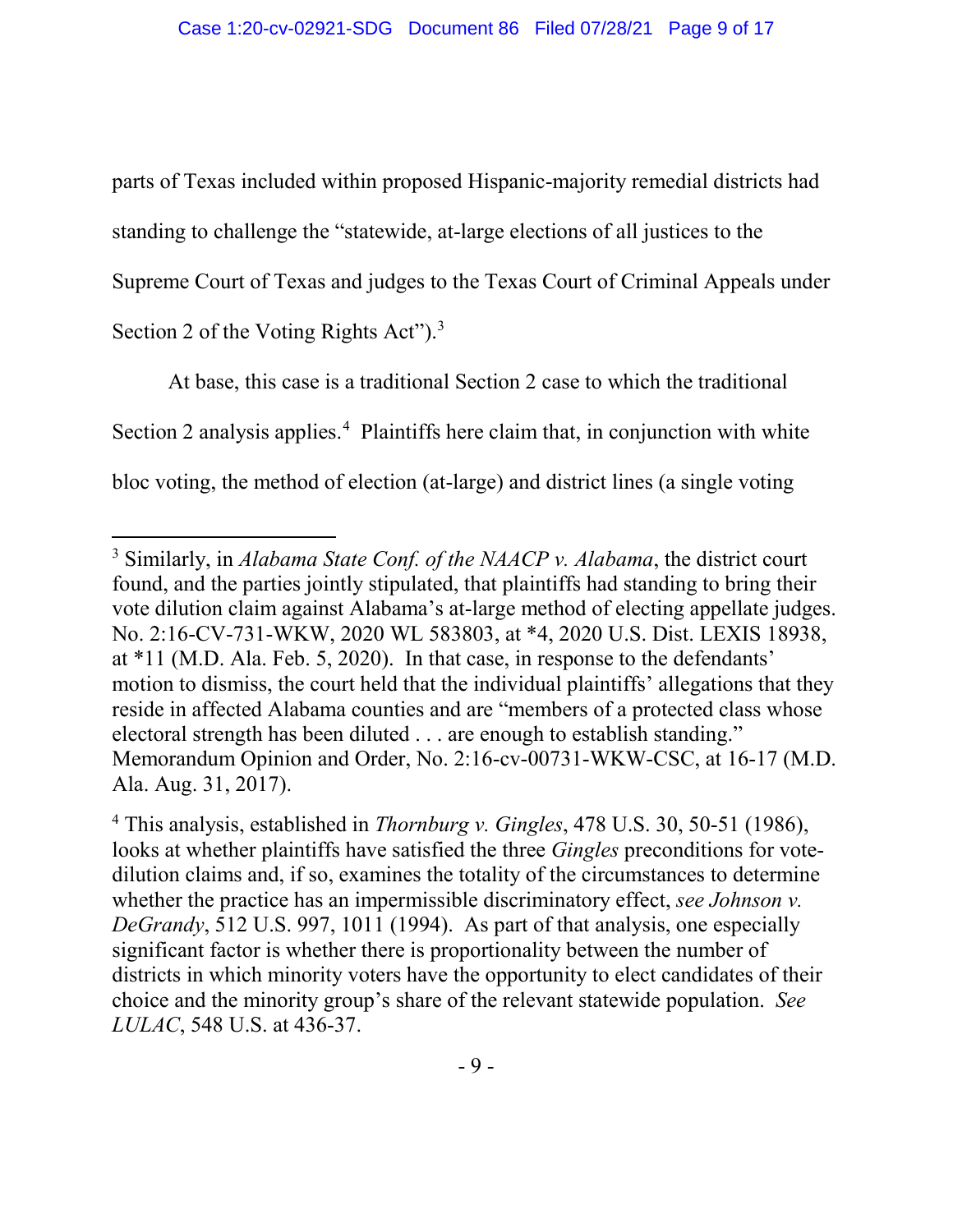district) that Georgia uses to elect the members of its Public Service Commission impermissibly dilutes black voting strength, infringing Plaintiffs' opportunity to elect their preferred candidates and thereby abridging their right to vote. *Cf. Thornburg v. Gingles*, 478 U.S. 30, 68 (1986) (plurality opinion) (recognizing the injury caused by vote dilution where "minority group members prefer certain candidates whom they could elect were it not for the interaction of the challenged electoral law or structure with a white majority that votes as a significant bloc for different candidates"). Such harm is precisely the type against which Section 2 protects and, on that basis, this Court must reject Defendant's argument that Plaintiffs' alleged injury is not cognizable as a matter of law.

### **B. The Supreme Court's decision in** *Holder v. Hall* **does not preclude the imposition of a remedy in this case.**

Defendant also argues that he is entitled to summary judgment as a matter of law because there is no appropriate remedy available to Plaintiffs in this case. Def.'s Br. at 15-21. He once again attempts to characterize the situation surrounding Georgia's Public Service Commission as something "unique" and "specialized," *id.* at 20, thereby placing elections for its members outside the purview of Section 2. But Defendant misunderstands the Supreme Court's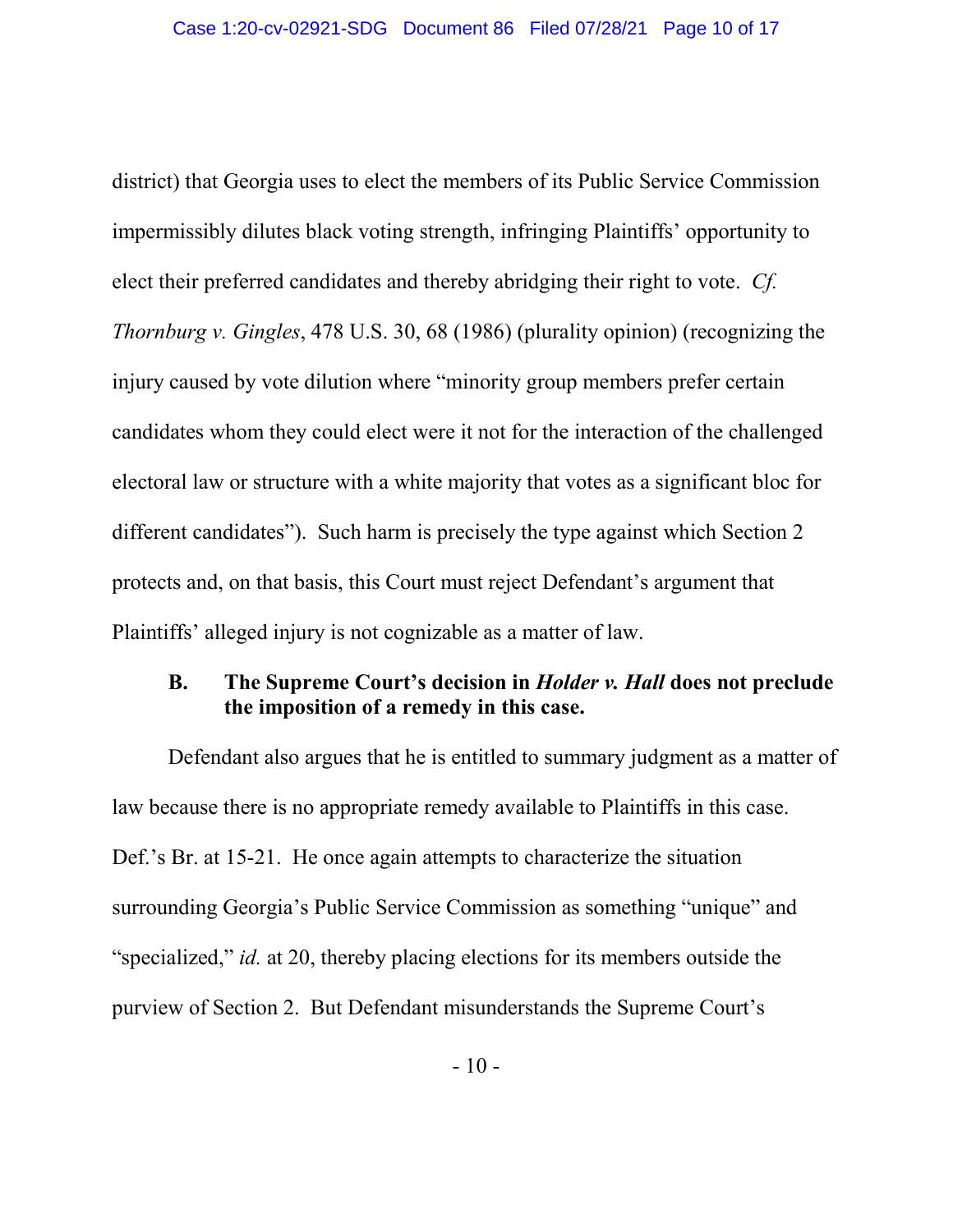decision in *Holder v. Hall*, 512 U.S. 874 (1994), in incorrectly arguing it precludes the imposition of a remedy in this case.

In *Holder v. Hall*, the plaintiffs brought a Section 2 vote dilution claim against a single-member county commission. The question before the Court was "whether the size of a governing authority is subject to a vote dilution challenge under § 2 of the Voting Rights Act." *Id.* at 876. The Court did not reject the Section 2 claim on the merits, but instead held, as a categorical matter, that plaintiffs "cannot maintain a [Section] 2 challenge to the *size* of a government body." *Id.* at 885 (emphasis added). Justice Kennedy's opinion announcing the Court's judgment offers only the unremarkable observation that "where there is no objective and workable standard for choosing a reasonable benchmark by which to evaluate a challenged voting practice, it follows that the voting practice cannot be challenged as dilutive under § 2." *Id.* at 881.

Applying that principle to the challenge to the size of the governing body at issue in *Holder*, the Justices concluded that "[t]he wide range of possibilities" with respect to size "makes the choice inherently standardless." *Id.* at 889 (O'Connor, J., concurring in the judgment). On that basis, "[a] federal court cannot modify the size of an elected governing body in order to remedy a section 2 violation because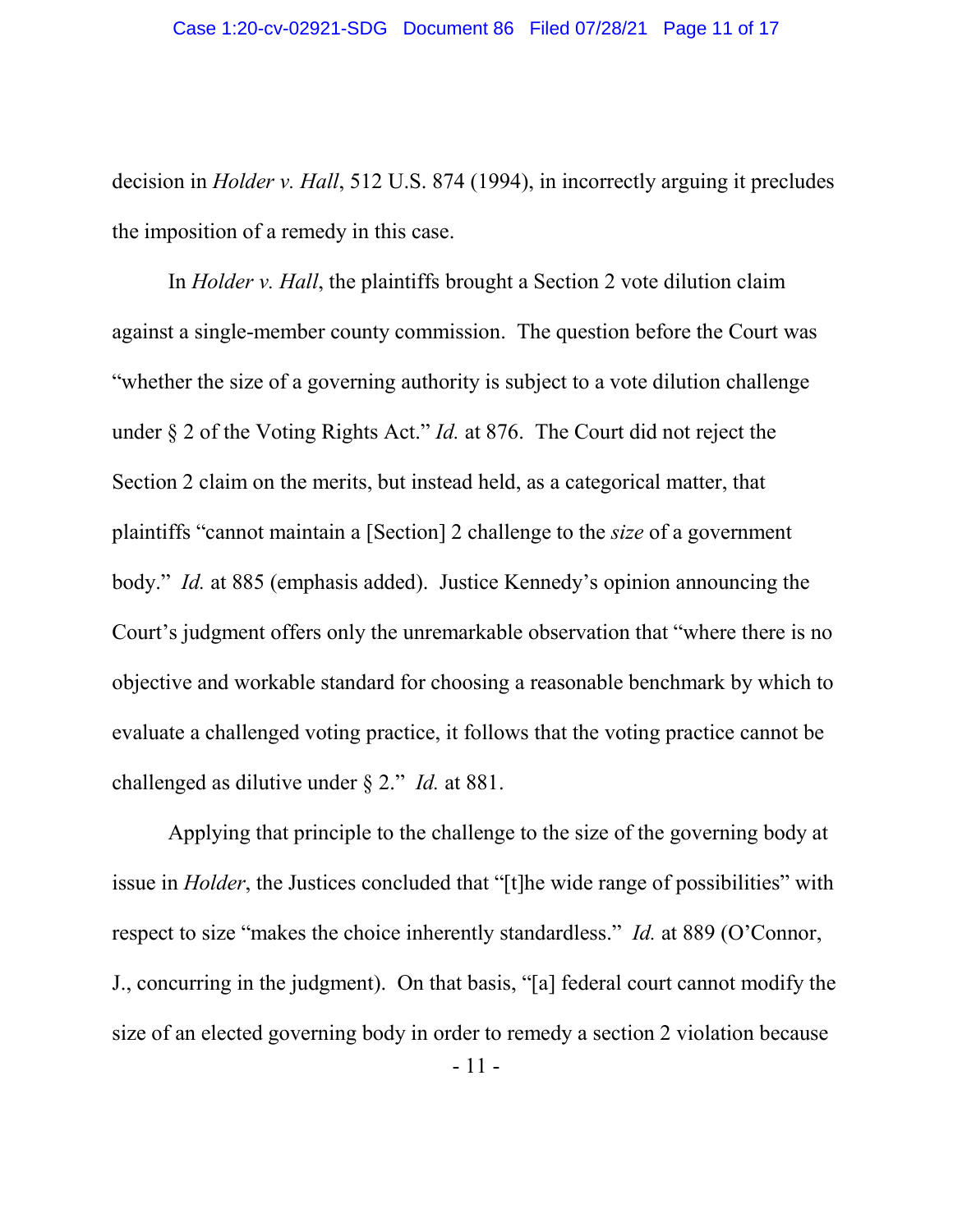there is no principled reason to choose a legislative body of one size over one of a different size for the purposes of determining whether there has been vote dilution." *Wilson*, 220 F.3d at 1305; *see also Nipper v. Smith*, 39 F.3d 1494, 1532 (11th Cir. 1994) (en banc) ("[U]nder *Holder*, federal courts may not mandate as a section 2 remedy that a state or political subdivision alter the size of its elected bodies.");[5](#page-11-0) *White v. Alabama*, 74 F.3d 1058, 1072-73 (11th Cir. 1996) (drawing from *Holder* and vacating the district court's approval of settlement agreement which included an increase to the size of Alabama courts of appeals).

Here, Plaintiffs do not challenge the size of Georgia's Public Service Commission. Instead, they take the size of that body—five members—as a given and challenge only the method of electing its five members. Pls.' Second Mot. at 14. Simply put, this Court must decide "whether the . . . at-large system compared to a system of single-member districts that the plaintiffs advocate results in vote dilution." *NAACP v. City of Niagara Falls*, 65 F.3d 1002, 1022 n.23

 $\overline{\phantom{a}}$ 

<span id="page-11-0"></span><sup>5</sup> Further opining on *Holder v. Hall*, the court in *Nipper* recognized: "Implicit in [its] holding, however, is a broader concern. Federal courts may insist that a state or political subdivision operate a governmental structure fairly, thereby allowing all groups equal access to the political process." *Nipper*, 39 F.3d at 1532.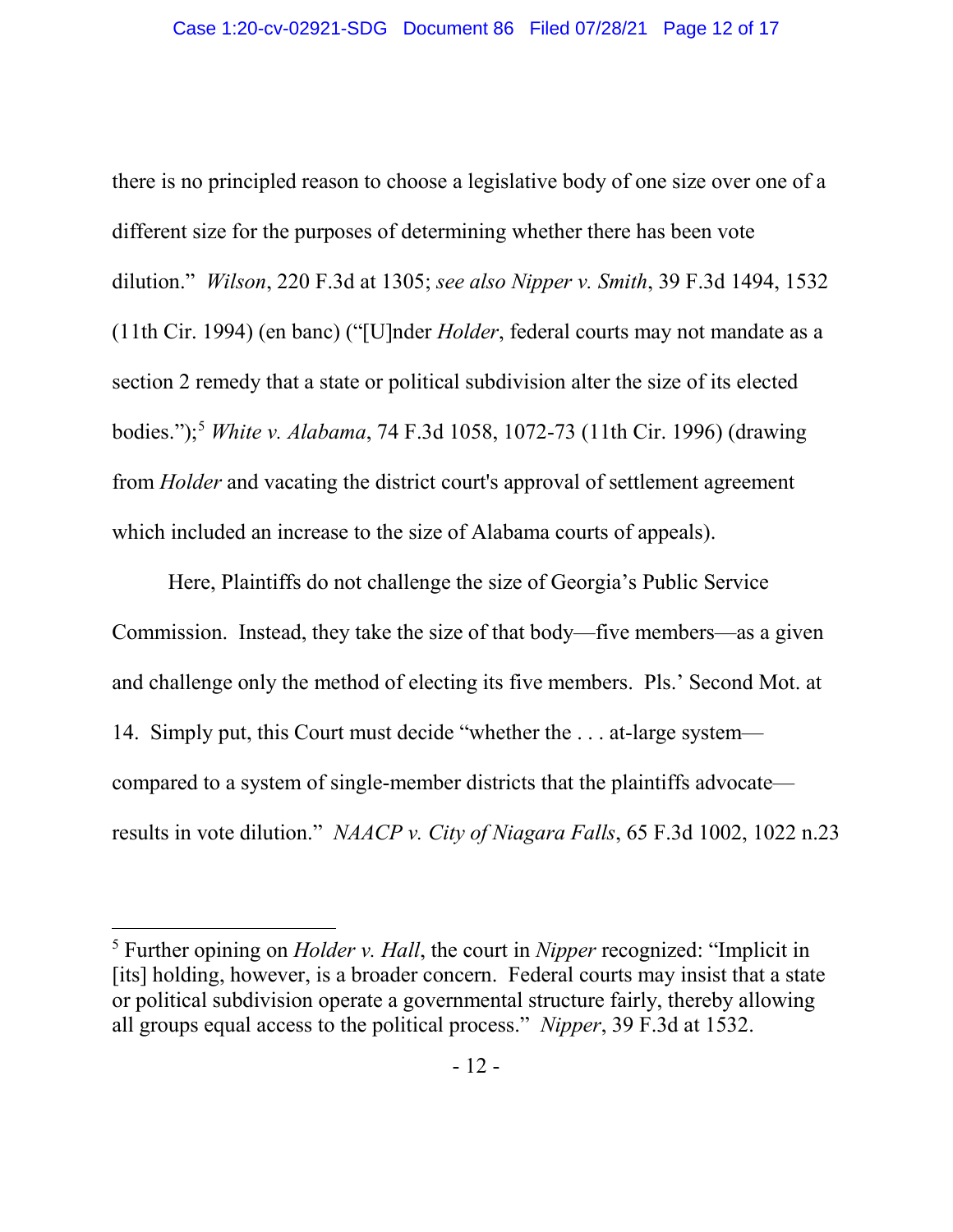(2d Cir. 1995). Plaintiffs are not asking the court to increase or decrease the size of the Commission. It currently has five members, and Plaintiffs' claim of vote dilution can be measured against that benchmark. Further, in support of their Section 2 claim, Plaintiffs have presented an illustrative plan that includes five single-member districts, and they also point to the five existing residency districts as a possible way to provide an opportunity to elect at least one preferred candidate were those districts also used for voting. Pls.' Second Mot. at 15-16; *see also* Pls.' Resp. Opp. Def.'s Mot. Summ. J. 13-14, ECF No. 82. As those plans demonstrate, this Court need not alter the size of the Commission to remedy the vote dilution alleged by Plaintiffs, and *Holder v. Hall* poses no bar to their claim under Section 2. [6](#page-12-0)

 $\overline{a}$ 

<span id="page-12-0"></span> $6$  In fact, there is nothing to prevent Georgia from using single-member districts to elect the members of its Public Service Commission. At least four other states— Louisiana, Mississippi, Montana, and Nebraska—currently use single-member voting districts to elect the members of their Public Service Commissions. *See* La. Const. art. IV, § 21; Miss. Code Ann. § 77-1-1; Mont. Code Ann. § 69-1- 103; Neb. Const. art. IV, § 20.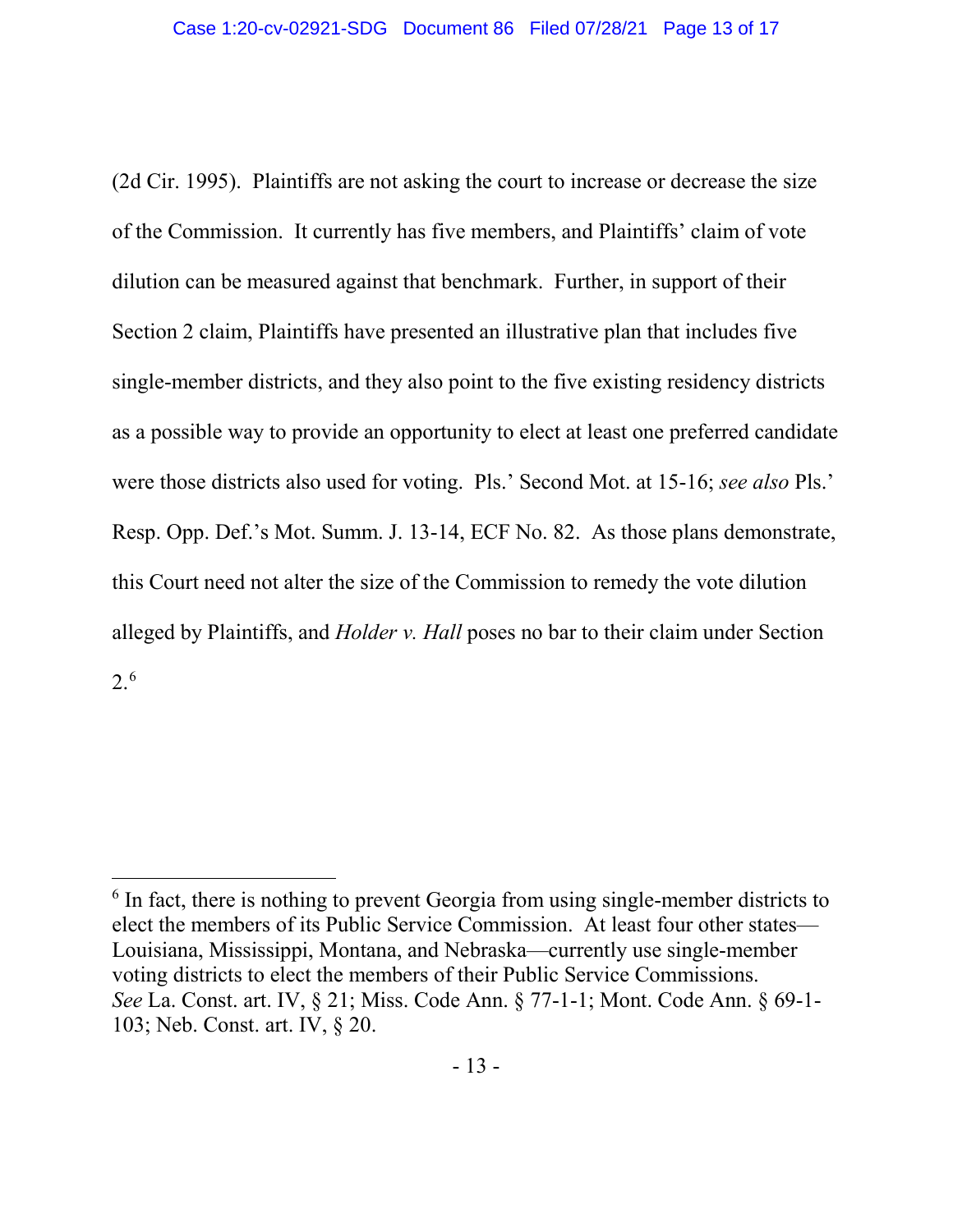#### **III. CONCLUSION**

For the foregoing reasons, this Court should reject Defendant's argument that Plaintiffs' alleged injury under Section 2 of the Voting Rights Act is not cognizable because it stems from a claim of statewide vote dilution. The Court also should reject Defendant's argument that *Holder v. Hall* precludes any Section 2 relief in this case.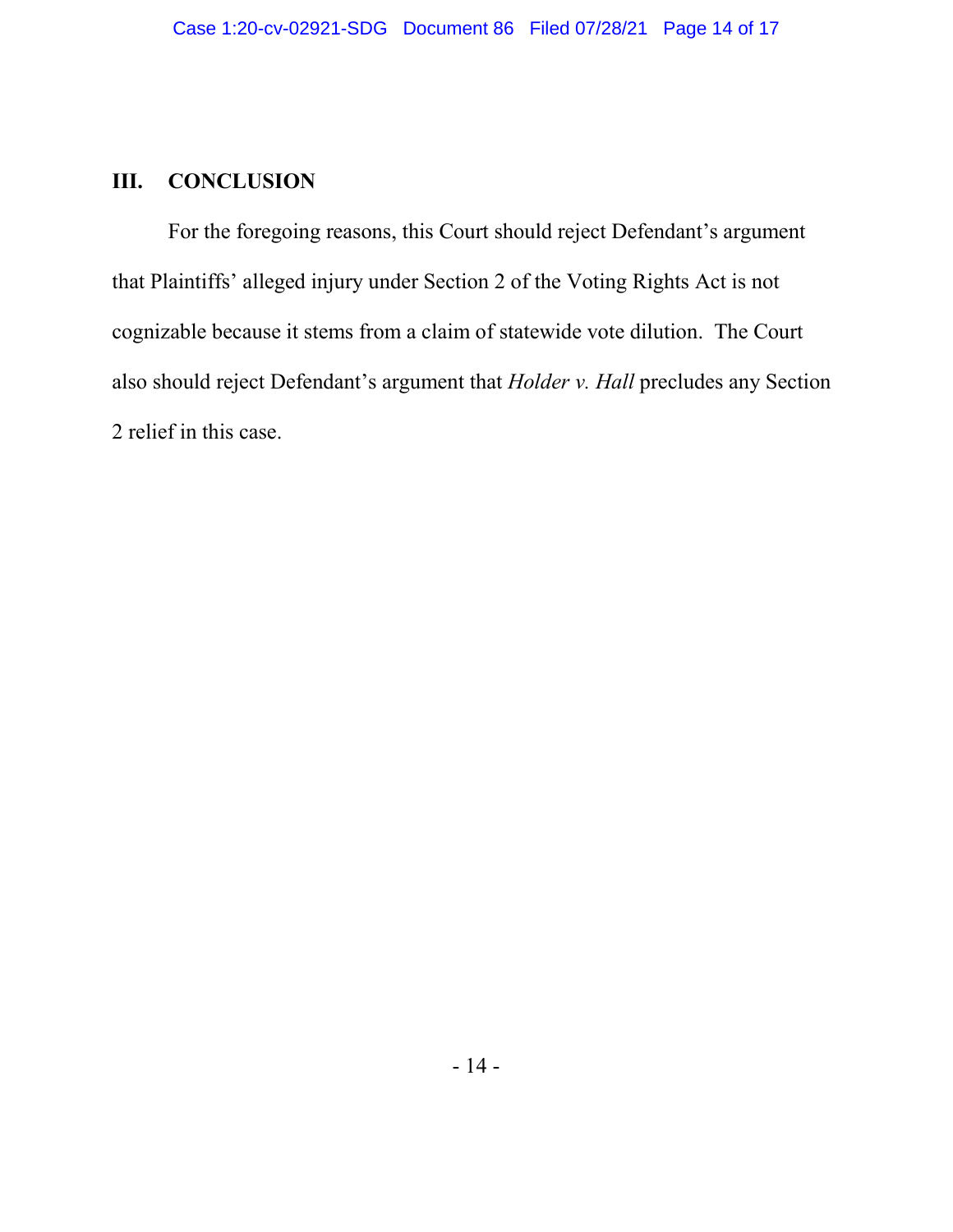Respectfully submitted,

Date: July 28, 2021

KURT R. ERSKINE Acting United States Attorney Northern District of Georgia

LORI BERANEK Civil Chief, Civil Division Northern District of Georgia

 $\overline{\phantom{a}}$  , and the set of the set of the set of the set of the set of the set of the set of the set of the set of the set of the set of the set of the set of the set of the set of the set of the set of the set of the s

*/s/ Aileen Bell Hughes*

AILEEN BELL HUGHES Georgia Bar No. 375505 Assistant U.S. Attorney Office of the United States Attorney 600 U.S. Courthouse 75 Ted Turner Drive, SW Atlanta, GA 30303 Phone: (404) 581-6000 Fax: (404) 581-6181 aileen.bell.hughes@usdoj.gov

KRISTEN CLARKE Assistant Attorney General Civil Rights Division

PAMELA S. KARLAN Principal Deputy Assistant Attorney General

*/s/ Janie Allison (Jaye) Sitton*

 $\overline{\phantom{a}}$ T. CHRISTIAN HERREN, JR. TIMOTHY F. MELLETT JANIE ALLISON (JAYE) SITTON Attorneys, Voting Section Civil Rights Division U.S. Department of Justice 4 Constitution Square 150 M Street NE, Room 8.135 Washington, D.C. 20530 Phone: (202) 305-4143 Fax: (202) 307-3961 timothy.f.mellett@usdoj.gov jaye.sitton@usdoj.gov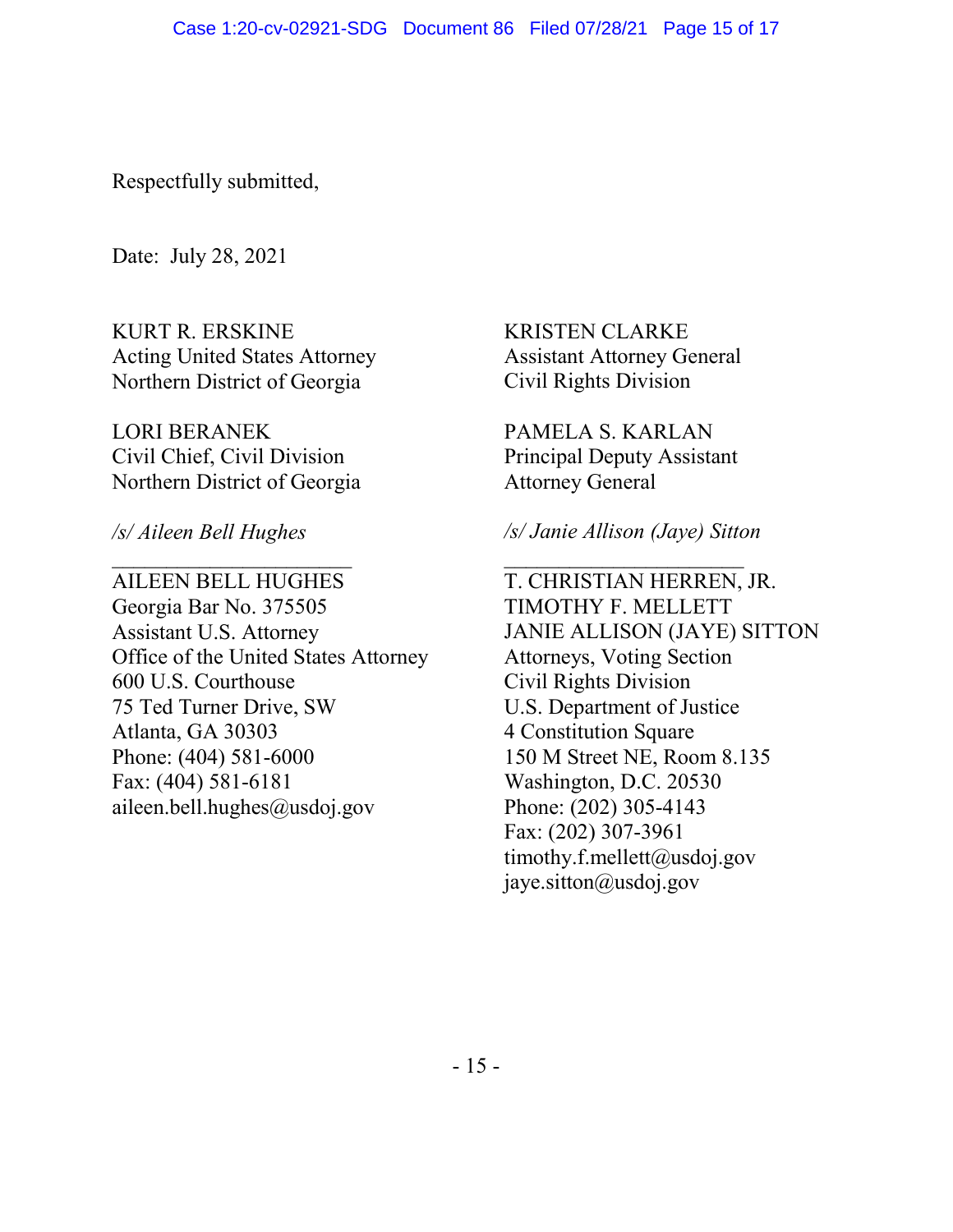# **CERTIFICATE OF COMPLIANCE**

The undersigned attorney hereby certifies, pursuant to LR 7.1.D, N.D. Ga., that the foregoing Statement of Interest of the United States under the Voting Rights Act of 1965 was prepared in Times New Roman 14-point font.

July 28, 2021

*/s/ Janie Allison (Jaye) Sitton* JANIE ALLISON (JAYE) SITTON Attorney, Voting Section